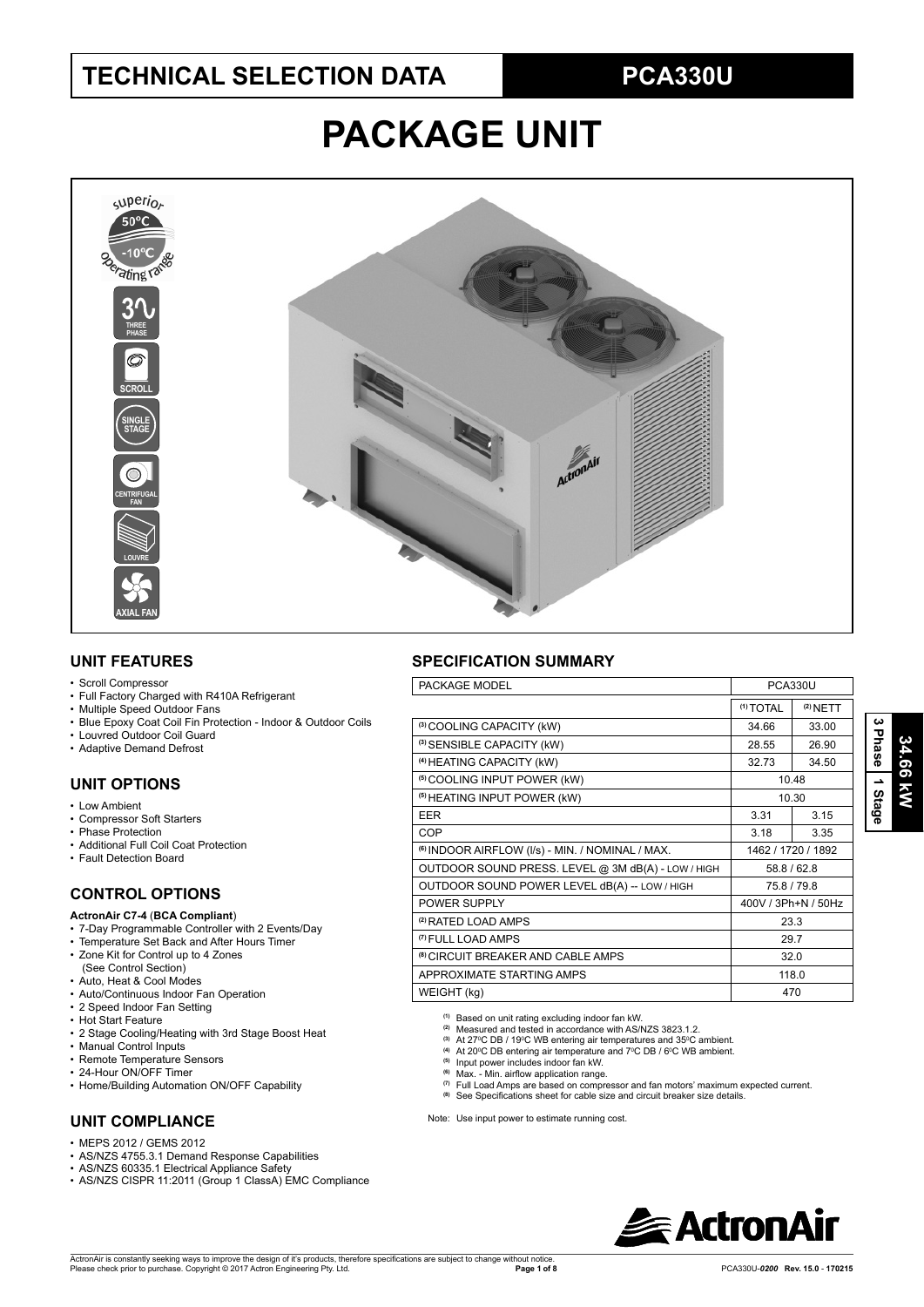# **CAPACITY SELECTION DATA**

**COOLING PERFORMANCE**

|                                     | <u>COULING PERFORMANCE</u> |                 |       |                                         |       |       |       |       |       |       |       |       |       |
|-------------------------------------|----------------------------|-----------------|-------|-----------------------------------------|-------|-------|-------|-------|-------|-------|-------|-------|-------|
| <b>AIR ENTERING</b><br><b>TOTAL</b> |                            |                 |       | <b>TOTAL SENSIBLE CAPACITY - KW</b>     |       |       |       |       |       |       |       |       |       |
| <b>OUTDOOR</b>                      | <b>INDOOR</b>              | <b>CAPACITY</b> |       | AT DB TEMPERATURE ONTO INDOOR COIL - °C |       |       |       |       |       |       |       |       |       |
| DB-°C                               | $WB - C$                   | kW              | 20    | 21                                      | 22    | 23    | 24    | 25    | 26    | 27    | 28    | 29    | 30    |
|                                     | 16                         | 35.10           | 22.76 | 24.71                                   | 26.36 | 28.23 | 30.01 | 31.77 | 33.28 | 34.59 |       |       |       |
|                                     | 17                         | 35.90           | 20.74 | 22.71                                   | 24.69 | 26.32 | 28.21 | 30.06 | 31.79 | 33.44 | 34.83 |       |       |
| 25                                  | 18                         | 36.90           | 18.71 | 20.68                                   | 22.65 | 24.61 | 26.58 | 28.17 | 30.00 | 31.78 | 33.45 | 35.07 | 36.44 |
|                                     | 19                         | 37.94           | 16.62 | 18.64                                   | 20.63 | 22.59 | 24.53 | 26.46 | 28.06 | 29.94 | 31.75 | 33.49 | 35.11 |
|                                     | $\overline{20}$            | 38.96           | 14.54 | 16.57                                   | 18.54 | 20.56 | 22.49 | 24.46 | 26.37 | 28.00 | 29.88 | 31.69 | 33.48 |
|                                     | $\overline{21}$            | 40.03           |       | 14.44                                   | 16.45 | 18.49 | 20.45 | 22.42 | 24.36 | 26.32 | 27.89 | 29.82 | 31.66 |
|                                     | $\overline{22}$            | 41.24           |       |                                         | 14.36 | 16.35 | 18.37 | 20.35 | 22.34 | 24.28 | 26.21 | 28.17 | 29.69 |
|                                     | 16                         | 33.91           | 22.11 | 24.05                                   | 25.69 | 27.55 | 29.36 | 31.04 | 32.38 |       |       |       |       |
|                                     | 17                         | 34.54           | 20.11 | 22.05                                   | 24.01 | 25.67 | 27.55 | 29.37 | 31.11 | 32.70 |       |       |       |
|                                     | 18                         | 35.40           | 18.05 | 20.03                                   | 22.00 | 23.94 | 25.59 | 27.47 | 29.33 | 31.10 | 32.74 | 34.22 |       |
| 30                                  | 19                         | 36.39           | 16.00 | 18.00                                   | 19.98 | 21.96 | 23.89 | 25.82 | 27.41 | 29.28 | 31.09 | 32.81 | 34.37 |
|                                     | $\overline{20}$            | 37.39           | 13.91 | 15.92                                   | 17.92 | 19.93 | 21.88 | 23.84 | 25.74 | 27.38 | 29.22 | 31.05 | 32.80 |
|                                     | $\overline{21}$            | 38.40           |       | 13.82                                   | 15.85 | 17.84 | 19.82 | 21.78 | 23.76 | 25.67 | 27.30 | 29.17 | 30.97 |
|                                     | 22                         | 39.55           |       |                                         | 13.74 | 15.76 | 17.77 | 19.75 | 21.73 | 23.65 | 25.58 | 27.19 | 29.07 |
|                                     | 16                         | 32.58           | 21.36 | 23.33                                   | 24.96 | 26.82 | 28.54 | 30.21 |       |       |       |       |       |
|                                     | 17                         | 32.84           | 19.38 | 21.32                                   | 23.27 | 24.93 | 26.78 | 28.60 | 30.29 | 31.64 |       |       |       |
|                                     | 18                         | 33.73           | 17.33 | 19.31                                   | 21.28 | 23.23 | 24.87 | 26.74 | 28.57 | 30.31 | 31.91 | 33.31 |       |
| 35                                  | 19                         | 34.66           | 15.30 | 17.27                                   | 19.28 | 21.23 | 23.19 | 24.80 | 26.70 | 28.55 | 30.33 | 32.00 | 33.42 |
|                                     | 20                         | 35.58           | 13.21 | 15.22                                   | 17.23 | 19.20 | 21.16 | 23.11 | 25.04 | 26.65 | 28.47 | 30.28 | 32.01 |
|                                     | $\overline{21}$            | 36.55           |       | 13.12                                   | 15.14 | 17.15 | 19.12 | 21.07 | 23.01 | 24.98 | 26.55 | 28.44 | 30.23 |
|                                     | $\overline{22}$            | 37.63           |       |                                         | 13.05 | 15.08 | 17.05 | 19.04 | 20.99 | 22.95 | 24.88 | 26.49 | 28.34 |
|                                     | 16                         | 31.09           | 20.57 | 22.24                                   | 24.12 | 25.96 | 27.66 | 29.10 |       |       |       |       |       |
|                                     | $\overline{17}$            | 31.10           | 18.58 | 20.52                                   | 22.46 | 24.09 | 25.94 | 27.71 | 29.35 |       |       |       |       |
|                                     | 18                         | 31.88           | 16.56 | 18.52                                   | 20.50 | 22.45 | 24.04 | 25.92 | 27.72 | 29.43 | 30.88 |       |       |
| 40                                  | 19                         | 32.72           | 14.49 | 16.49                                   | 18.47 | 20.43 | 22.36 | 24.01 | 25.87 | 27.71 | 29.46 | 31.04 | 32.40 |
|                                     | $\overline{20}$            | 33.52           | 12.41 | 14.42                                   | 16.45 | 18.40 | 20.38 | 22.31 | 23.96 | 25.82 | 27.63 | 29.44 | 31.13 |
|                                     | 21                         | 34.48           |       | 12.36                                   | 14.36 | 16.34 | 18.32 | 20.30 | 22.23 | 24.17 | 25.77 | 27.59 | 29.39 |
|                                     | $\overline{22}$            | 35.51           |       |                                         | 12.25 | 14.28 | 16.30 | 18.26 | 20.23 | 22.16 | 24.09 | 25.70 | 27.54 |
|                                     | 16                         | 29.40           | 19.71 | 21.40                                   | 23.22 | 25.05 | 26.64 |       |       |       |       |       |       |
|                                     | $\overline{17}$            | 29.42           | 17.73 | 19.67                                   | 21.36 | 23.19 | 25.04 | 26.71 | 28.00 |       |       |       |       |
|                                     | $\overline{18}$            | 29.84           | 15.70 | 17.70                                   | 19.63 | 21.33 | 23.17 | 25.02 | 26.80 | 28.36 |       |       |       |
| 45                                  | 19                         | 30.64           | 13.68 | 15.67                                   | 17.63 | 19.59 | 21.52 | 23.16 | 25.00 | 26.80 | 28.45 | 29.79 |       |
|                                     | 20                         | 31.39           | 11.61 | 13.60                                   | 15.61 | 17.58 | 19.53 | 21.47 | 23.12 | 24.94 | 26.75 | 28.51 | 30.05 |
|                                     | 21                         | 32.33           |       | 11.53                                   | 13.55 | 15.54 | 17.53 | 19.46 | 21.42 | 23.06 | 24.90 | 26.70 | 28.52 |
|                                     | 22                         | 33.24           |       |                                         | 11.46 | 13.50 | 15.46 | 17.45 | 19.42 | 21.34 | 22.99 | 24.87 | 26.69 |
|                                     | 16                         | 27.58           | 18.76 | 20.44                                   | 22.26 | 24.02 | 25.45 |       |       |       |       |       |       |
|                                     | 17                         | 27.60           | 16.82 | 18.76                                   | 20.43 | 22.25 | 24.03 | 25.60 |       |       |       |       |       |
| 50                                  | $\overline{18}$            | 27.62           | 14.81 | 16.76                                   | 18.71 | 20.40 | 22.22 | 24.03 | 25.72 | 27.17 |       |       |       |
|                                     | 19                         | 28.40           | 12.79 | 14.76                                   | 16.72 | 18.68 | 20.37 | 22.21 | 24.03 | 25.78 | 27.27 |       |       |
|                                     | 20                         | 29.03           | 10.72 | 12.73                                   | 14.71 | 16.69 | 18.62 | 20.54 | 22.17 | 23.98 | 25.76 | 27.40 | 28.84 |
|                                     | $\overline{21}$            | 29.88           |       | 10.67                                   | 12.67 | 14.65 | 16.62 | 18.57 | 20.48 | 22.13 | 23.95 | 25.74 | 27.48 |
|                                     | $\overline{22}$            | 30.72           |       |                                         | 10.60 | 12.59 | 14.58 | 16.56 | 18.51 | 20.43 | 22.09 | 23.90 | 25.71 |

| <b>HEATING PERFORMANCE</b> |                                                            |       |       |       |       |       |       |       |       |       |
|----------------------------|------------------------------------------------------------|-------|-------|-------|-------|-------|-------|-------|-------|-------|
| <b>WB TEMP</b><br>ON OD    | <b>HEATING CAPACITY - KW</b><br>AT DB ENTERING INDOOR - °C |       |       |       |       |       |       |       |       |       |
| <b>COIL- ºC</b>            |                                                            | 16    | 18    |       | 20    |       |       | 22    | 24    |       |
|                            | ΤН                                                         | ıн    | ΤН    | тн    | ΤН    | IН    | ΤН    | IΗ    | ΤН    | ۱Н    |
| $-10$                      | 21.01                                                      | 20.17 | 20.83 | 20.00 | 20.64 | 19.81 | 20.47 | 19.65 | 20.29 | 19.47 |
| -8                         | 22.37                                                      | 21.25 | 22.16 | 21.06 | 21.96 | 20.86 | 21.76 | 20.67 | 21.56 | 20.49 |
| $-6$                       | 23.74                                                      | 22.32 | 23.54 | 22.13 | 23.32 | 21.93 | 23.10 | 21.71 | 22.88 | 21.51 |
| $-4$                       | 25.21                                                      | 23.20 | 25.00 | 23.00 | 24.76 | 22.78 | 24.53 | 22.56 | 24.27 | 22.33 |
| $-2$                       | 26.73                                                      | 23.79 | 26.49 | 23.58 | 26.23 | 23.35 | 25.98 | 23.12 | 25.72 | 22.89 |
| $\Omega$                   | 28.38                                                      | 24.98 | 28.11 | 24.74 | 27.84 | 24.50 | 27.57 | 24.26 | 27.28 | 24.00 |
| $\overline{2}$             | 29.93                                                      | 27.23 | 29.65 | 26.98 | 29.35 | 26.71 | 29.05 | 26.43 | 28.74 | 26.15 |
| 4                          | 31.59                                                      | 31.59 | 31.28 | 31.28 | 30.97 | 30.97 | 30.64 | 30.64 | 30.30 | 30.30 |
| 6                          | 33.32                                                      | 33.32 | 32.98 | 32.98 | 32.73 | 32.73 | 32.39 | 32.39 | 32.02 | 32.02 |
| 8                          | 35.26                                                      | 35.26 | 34.91 | 34.91 | 34.54 | 34.54 | 34.17 | 34.17 | 33.77 | 33.77 |
| 10                         | 37.21                                                      | 37.21 | 36.83 | 36.83 | 36.42 | 36.42 | 36.02 | 36.02 | 35.59 | 35.59 |
| 12                         | 39.24                                                      | 39.24 | 38.82 | 38.82 | 38.39 | 38.39 | 37.94 | 37.94 | 37.48 | 37.48 |
| 14                         | 41.34                                                      | 41.34 | 40.89 | 40.89 | 40.42 | 40.42 | 39.92 | 39.92 | 39.44 | 39.44 |
| 16                         | 43.52                                                      | 43.52 | 43.03 | 43.03 | 42.51 | 42.51 | 41.99 | 41.99 | 41.45 | 41.45 |
| 18                         | 45.78                                                      | 45.78 | 45.24 | 45.24 | 44.68 | 44.68 | 44.11 | 44.11 | 43.54 | 43.54 |

| <b>TH</b> - Total Heating Capacity (kW). |  |
|------------------------------------------|--|
|------------------------------------------|--|

**TH -** Total Heating Capacity (kW).  **IH -** Integrated Heating Capacity (kW) Includes defrost losses.

| <b>AIRFLOW CORRECTION MULTIPLIER</b> |        |        |       |                |       |        |
|--------------------------------------|--------|--------|-------|----------------|-------|--------|
| % VARIATION                          | $-15%$ | $-10%$ | $-5%$ | <b>NOMINAL</b> | $+5%$ | $+10%$ |
| <b>INDOOR AIRFLOW (I/s)</b>          | 1462   | 1548   | 1634  | 1720           | 1806  | 1892   |
| TOTAL COOLING                        | 0.972  | 0.982  | 0.991 | 1.00           | 1.008 | 1.014  |
| SENSIBLE COOLING                     | 0.919  | 0.947  | 0.973 | 1.00           | 1.027 | 1.053  |

HEATING FACTOR 0.991 0.994 0.997 **1.00** 1.002 1.004

#### **NOTES:**

**34.66 kW 3 Phase 1 Stage**

34.66 kW<br>3 Phase | 1 Stage

1. No allowance has been made for the effect of indoor fan motor.<br>2. Selection tables are based on nominal airflows.

Correction factors must be applied for selection away from these conditions.

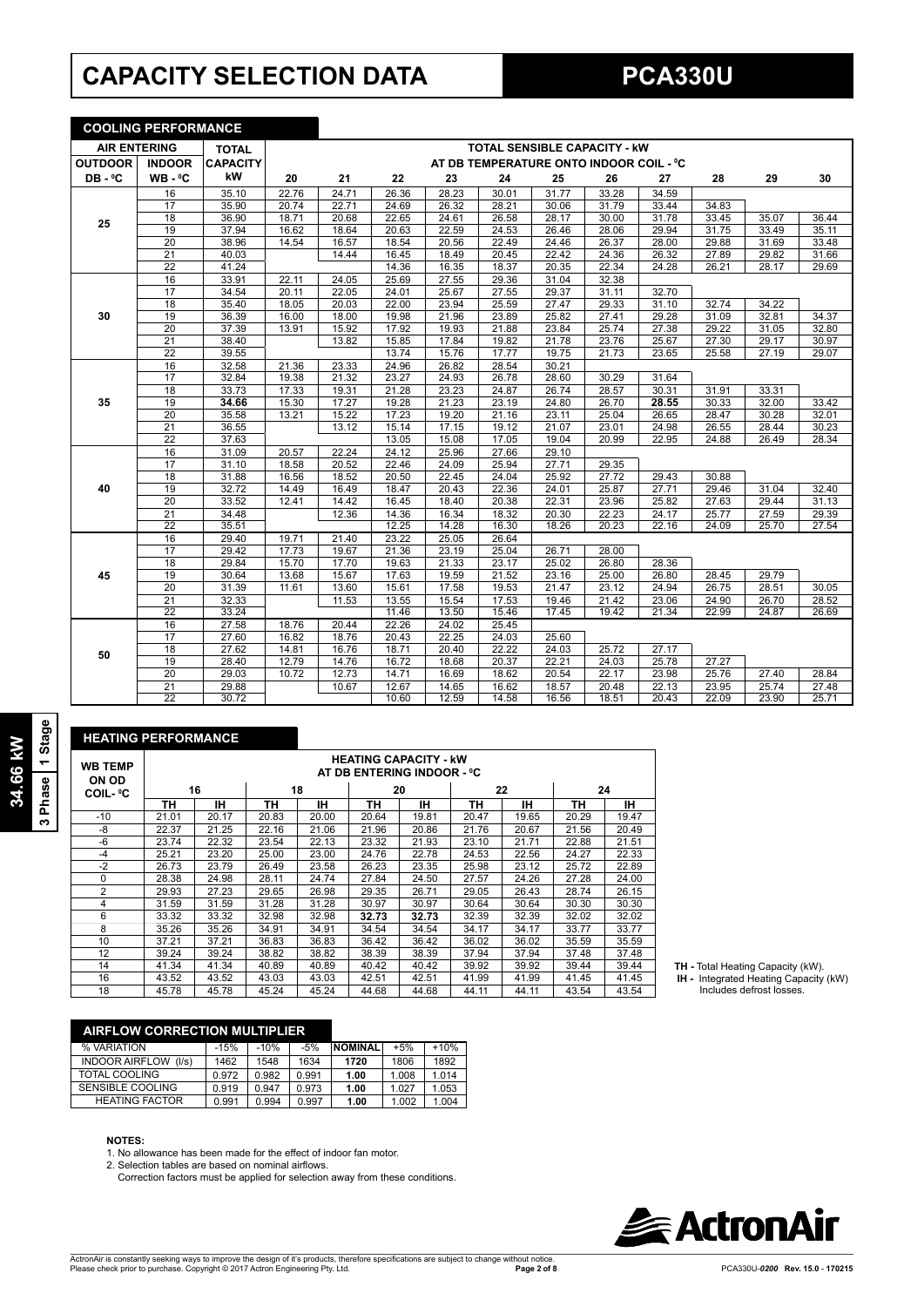# **DIMENSIONS AND FAN CURVE**

**PCA330U**





**110 0 12 0 0 13 0 0 14 0 0 150 0 16 0 0 170 0 18 0 0 19 0 0 2 0 0 0 2 10 0 2 2 0 0**

**AIRFLOW (I/s)**  $\rightarrow$  **APPLICATION RANGE** 

**3 Phase**34.66 kW **34.66 kW 1 Stage**

**Exactron**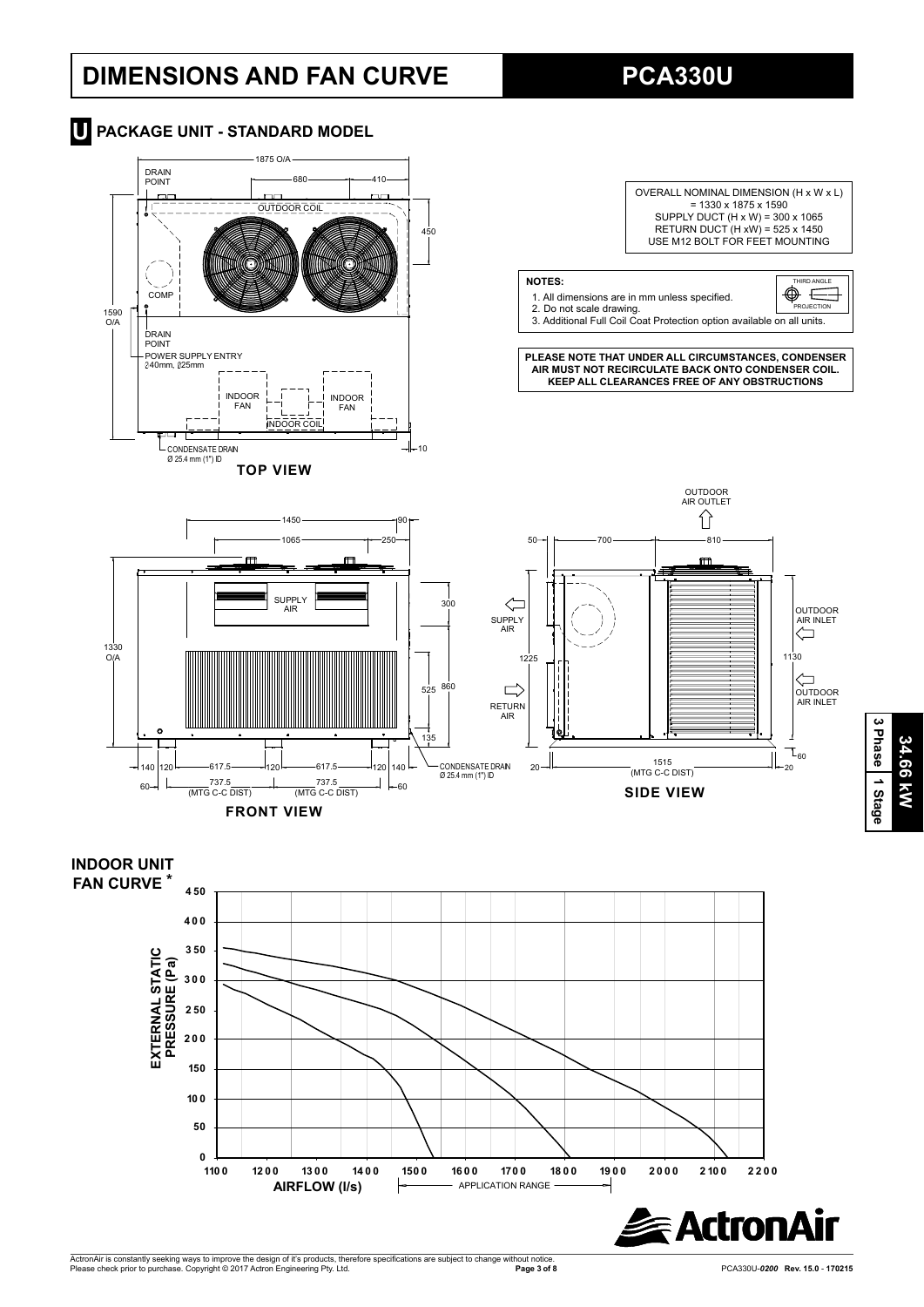## **Outdoor Radiated**

## **Sound Power**

| Level (SWL) |  |
|-------------|--|
|-------------|--|

| Fan Speed | Sound Power Level<br>dB(A) | Octave Band Centre Frequency (Hz), dB |      |      |      |      |      |      |  |
|-----------|----------------------------|---------------------------------------|------|------|------|------|------|------|--|
|           |                            | 125                                   | 250  | 500  | 1k   | 2k   | 4k   | 8k   |  |
| LOW       | 75.8                       | 75.2                                  | 74.6 | 73.2 | 71.1 | 67.0 | 63.5 | 61.3 |  |
| High      | 79.8                       | 79.7                                  | 78.6 | 77.0 | 75.2 | 71.0 | 67.4 | 65.4 |  |

## **Indoor Outlet**

## **Sound Power**

**Level (SWL)**

| <b>Airflow Setting</b> | Airflow<br>Li/s | Sound<br>Power Level | Octave Band Centre Frequency (Hz), dB |      |      |                |      |      |      |  |  |
|------------------------|-----------------|----------------------|---------------------------------------|------|------|----------------|------|------|------|--|--|
|                        |                 | dB(A)                | 125                                   | 250  | 500  | 1 <sub>k</sub> | 2k   | 4k   | 8k   |  |  |
| Nominal                | 1720            | 81.0                 | 79.0                                  | 80.2 | 78.5 | 75.7           | 73.0 | 69.1 | 64.5 |  |  |

### **OUTDOOR RADIATED INDOOR OUTLET**







## **NOTES:**

- 1. Radiated sound power levels are based on ISO 3743-2.
- 2. Outlet sound power levels are based on ISO 13347-2.

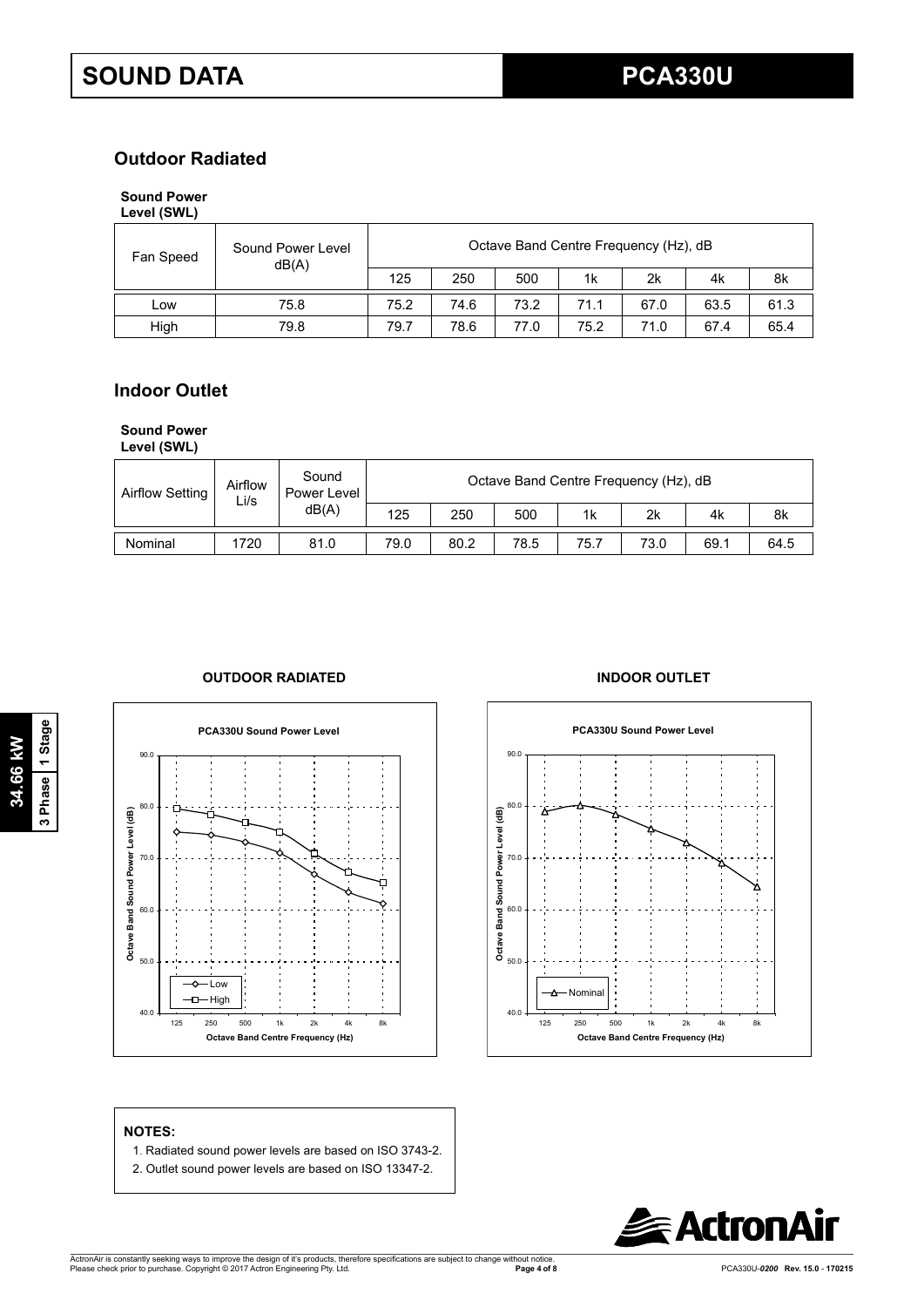# **SPECIFICATIONS**

# **PCA330U**

| <b>CONSTRUCTION</b>                                                                                                                          |                                            |                                   | <b>COMPRESSOR</b>                                                                                                                                                             |                       |  |                                                                                      |                                                                                              |  |  |
|----------------------------------------------------------------------------------------------------------------------------------------------|--------------------------------------------|-----------------------------------|-------------------------------------------------------------------------------------------------------------------------------------------------------------------------------|-----------------------|--|--------------------------------------------------------------------------------------|----------------------------------------------------------------------------------------------|--|--|
| <b>CABINET BASE</b>                                                                                                                          | 1.6 mm Galvanized Steel                    | NUMBER PER UNIT x TYPE            |                                                                                                                                                                               | 1 x Scroll (Hermetic) |  |                                                                                      |                                                                                              |  |  |
| CABINET TOP AND SIDES                                                                                                                        | 0.9 - 1.2 mm ZA & Galv. Steel              | <b>FULL LOAD AMPS</b><br>20.0     |                                                                                                                                                                               |                       |  |                                                                                      |                                                                                              |  |  |
| <b>SURFACE FINISH</b>                                                                                                                        | 65 microns                                 | <b>LOCKED ROTOR AMPS</b><br>118.0 |                                                                                                                                                                               |                       |  |                                                                                      |                                                                                              |  |  |
|                                                                                                                                              | <b>Baked Polyester Powder Coat</b>         |                                   | <b>STARTING METHOD</b>                                                                                                                                                        |                       |  |                                                                                      | D.O.L. (optional soft starter)                                                               |  |  |
| <b>INSULATION</b>                                                                                                                            |                                            |                                   | <b>REFRIGERATION SYSTEM</b>                                                                                                                                                   |                       |  |                                                                                      |                                                                                              |  |  |
| TYPE                                                                                                                                         | 10 mm Foil Faced Polyethylene              |                                   | <b>REFRIGERANT TYPE</b>                                                                                                                                                       |                       |  | R-410A                                                                               |                                                                                              |  |  |
|                                                                                                                                              | 20 mm Expanded Polystyrene                 |                                   | <b>EXPANSION CONTROL</b>                                                                                                                                                      |                       |  | <b>Direct Expansion Orifice</b>                                                      |                                                                                              |  |  |
| <b>SOUND LEVEL * dB(A)</b>                                                                                                                   |                                            |                                   | FACTORY CHARGE (grams)                                                                                                                                                        |                       |  | 12,320                                                                               |                                                                                              |  |  |
| SOUND PRESS. - Low / High                                                                                                                    | 58.8 / 62.8 @ 3m Distance                  |                                   | <b>FILTER DRIER</b>                                                                                                                                                           |                       |  |                                                                                      |                                                                                              |  |  |
| SOUND POWER LEVEL - Low / High                                                                                                               | 75.8 / 79.8                                |                                   | CONNECTION SIZE & TYPE                                                                                                                                                        |                       |  |                                                                                      | 15.9 mm (5/8") ODF Soldered Bi-Flow                                                          |  |  |
| * Sound data are based on outdoor fan's manufacturer sound level data.                                                                       |                                            |                                   | <b>FACTORY SUPPLIED / FITTED</b>                                                                                                                                              |                       |  | No                                                                                   |                                                                                              |  |  |
| <b>ELECTRICAL</b>                                                                                                                            |                                            |                                   |                                                                                                                                                                               |                       |  | See Installation Section for complete Filter Drier specifications.                   |                                                                                              |  |  |
| POWER SUPPLY - 50 Hz                                                                                                                         | 400 Volts x 3 Phase + Neutral              |                                   | <b>PROTECTION DEVICES</b>                                                                                                                                                     |                       |  |                                                                                      |                                                                                              |  |  |
| VOLTAGE RANGE (min - max)                                                                                                                    | 380V - 440V                                |                                   | HIGH PRESSURE CUTOUT SWITCH                                                                                                                                                   |                       |  |                                                                                      | Nonadjustable (Automatic Reset)                                                              |  |  |
| FULL LOAD AMPS * - Phase 1                                                                                                                   | 29.7                                       |                                   | LOW PRESSURE CUTOUT SWITCH                                                                                                                                                    |                       |  |                                                                                      | Nonadjustable (Automatic Reset)                                                              |  |  |
| FULL LOAD AMPS * - Phase 2 & 3                                                                                                               | 19.5 & 20.5                                |                                   | COMPRESSOR MOTOR TEMP.                                                                                                                                                        |                       |  | Internal Thermal Cut-Out                                                             |                                                                                              |  |  |
| RATED LOAD AMPS**                                                                                                                            | 23.3                                       |                                   | <b>INDOOR FAN OVERLOAD</b>                                                                                                                                                    |                       |  | Internal Thermal Cut-Out                                                             |                                                                                              |  |  |
| APPROX. STARTING AMPS                                                                                                                        | 118.0                                      |                                   | OUTDOOR FAN OVERLOAD                                                                                                                                                          |                       |  | Internal Thermal Cut-Out                                                             |                                                                                              |  |  |
| <b>IP RATING</b>                                                                                                                             | IP44                                       |                                   | <b>SUMP HEATER WATTS</b>                                                                                                                                                      |                       |  |                                                                                      | 50 W during Comp. Off Cycle                                                                  |  |  |
| IMPORTANT - The local electricity authority may require limits on starting current and<br>voltage drop, please check prior to purchase.      |                                            |                                   | <b>ELECTRIC CONTROLS</b>                                                                                                                                                      |                       |  |                                                                                      |                                                                                              |  |  |
| * Full Load Amps are based on compressor and fan motor's maximum expected current.                                                           |                                            |                                   | <b>DEFROST METHOD</b>                                                                                                                                                         |                       |  | <b>Reverse Cycle</b>                                                                 |                                                                                              |  |  |
| ** Rated Load Amps are measured and tested in accordance with AS/NZS3823.1.2.                                                                |                                            | <b>DEFROST TYPE</b>               |                                                                                                                                                                               |                       |  | <b>Adaptive Demand Defrost</b>                                                       |                                                                                              |  |  |
| <b>CABLE SIZE &amp; CIRCUIT BREAKER SIZE</b>                                                                                                 |                                            |                                   | CONTROL CIRCUIT BREAKER                                                                                                                                                       |                       |  | 16.0 Amps                                                                            |                                                                                              |  |  |
| Suggested minimum cable size should be used as a guide only, refer to AS/NZS 3000<br>"Australian/New Zealand Wiring Rules" for more details. |                                            |                                   | CONTROL FIELD WIRING                                                                                                                                                          |                       |  |                                                                                      | 2 Core 14 / 0.20 Screened Cable                                                              |  |  |
| CABLE SIZE (MAIN LINE)                                                                                                                       | 6.0mm <sup>2</sup> (SUGGESTED MINIMUM)     |                                   | <b>OPERATING RANGE</b>                                                                                                                                                        |                       |  |                                                                                      | It is essential that the unit is correctly sized for the application and operates within its |  |  |
| CIRCUIT BREAKER SIZE - AMPS                                                                                                                  | 32.0                                       |                                   |                                                                                                                                                                               |                       |  | recommended range of operating conditions as shown below.                            |                                                                                              |  |  |
| <b>OUTDOOR COIL</b>                                                                                                                          |                                            |                                   |                                                                                                                                                                               |                       |  | <b>INDOOR</b>                                                                        | <b>OUTDOOR</b>                                                                               |  |  |
| TUBE TYPE                                                                                                                                    | Copper - Rifle Bore                        |                                   | <b>MODE</b>                                                                                                                                                                   | <b>RANGE</b>          |  | <b>AIR INTAKE</b><br><b>TEMPERATURE</b>                                              | <b>AIR INTAKE</b><br><b>TEMPERATURE</b>                                                      |  |  |
| FIN TYPE                                                                                                                                     | Aluminium - Wave                           |                                   |                                                                                                                                                                               | Max.                  |  | 30°C DB / 22°C WB                                                                    | 50°C DB                                                                                      |  |  |
| FACE AREA (m sqr)                                                                                                                            | 2.50                                       | Cooling                           |                                                                                                                                                                               | Min.                  |  | 20°C DB / 16°C WB                                                                    | $15^{\circ}$ CDB                                                                             |  |  |
| FIN SPACING (per m)                                                                                                                          | 472                                        |                                   |                                                                                                                                                                               | Max.                  |  | 24°C DB                                                                              | 19.5°C DB / 18°C WB                                                                          |  |  |
| <b>COIL COATING</b>                                                                                                                          | <b>Blue Epoxy Coat Coil Fin Protection</b> | Heating                           |                                                                                                                                                                               | Min.                  |  | 16°C DB                                                                              | $-10^{\circ}$ C WB                                                                           |  |  |
| <b>ROWS</b>                                                                                                                                  | ---                                        |                                   |                                                                                                                                                                               |                       |  | IMPORTANT - For low ambient cooling use option S. Lower ambient available            | on request. Contact your nearest ActronAir office for more details.                          |  |  |
| <b>OUTDOOR FAN</b>                                                                                                                           |                                            |                                   |                                                                                                                                                                               | Max.                  |  | 29°C DB / 19°C WB                                                                    | $50^{\circ}$ CDB                                                                             |  |  |
| NUMBER OF FANS x TYPE                                                                                                                        | 2 x Axial                                  | Low                               | Option S                                                                                                                                                                      | Min.                  |  | 20°C DB / 15°C WB                                                                    | 5°C DB                                                                                       |  |  |
| NUMBER OF BLADES PER FAN                                                                                                                     | $\overline{4}$                             | Ambient<br>Cooling                | On                                                                                                                                                                            | Max.                  |  | 29°C DB / 19°C WB                                                                    | 50°C DB                                                                                      |  |  |
| DIAMETER (mm)                                                                                                                                | 560                                        |                                   | Request                                                                                                                                                                       | Min.                  |  | 20°C DB / 15°C WB                                                                    | -5°C DB                                                                                      |  |  |
| <b>OUTPUT kW</b>                                                                                                                             | 0.37                                       |                                   |                                                                                                                                                                               |                       |  |                                                                                      |                                                                                              |  |  |
| MOTOR TYPE / DRIVE TYPE                                                                                                                      | 6 Pole External Rotor / Direct Drive       |                                   | <b>AIR FILTERS</b>                                                                                                                                                            |                       |  |                                                                                      |                                                                                              |  |  |
| FAN SPEED CONTROL                                                                                                                            | 2 Speed via Capacitor                      |                                   | All return air including fresh air must have adequate filters supplied and fitted by the<br>installing contractor. Filters must be located in accessible location between the |                       |  |                                                                                      |                                                                                              |  |  |
| The standard type outdoor fans fitted to this unit will accept up to 5Pa<br>of external static resistance.                                   |                                            |                                   | return air grille and the unit.-                                                                                                                                              |                       |  | ActronAir <sup>®</sup> does not supply or make any provisions for return air filter. |                                                                                              |  |  |
| <b>INDOOR COIL</b>                                                                                                                           |                                            |                                   |                                                                                                                                                                               |                       |  |                                                                                      |                                                                                              |  |  |
| <b>TUBE TYPE</b>                                                                                                                             | Copper - Rifle Bore                        |                                   |                                                                                                                                                                               |                       |  |                                                                                      |                                                                                              |  |  |
| FIN TYPE                                                                                                                                     | Aluminium - Louvre                         |                                   |                                                                                                                                                                               |                       |  |                                                                                      |                                                                                              |  |  |
| FACE ARE (m sqr)                                                                                                                             | 0.86                                       |                                   |                                                                                                                                                                               |                       |  |                                                                                      |                                                                                              |  |  |
| FIN SPACING (per m)                                                                                                                          | 472                                        |                                   |                                                                                                                                                                               |                       |  |                                                                                      |                                                                                              |  |  |
| <b>COIL COATING</b>                                                                                                                          | Blue Epoxy Coat Coil Fin Protection        |                                   |                                                                                                                                                                               |                       |  |                                                                                      |                                                                                              |  |  |
| <b>ROWS</b>                                                                                                                                  | ---                                        |                                   |                                                                                                                                                                               |                       |  |                                                                                      |                                                                                              |  |  |
| <b>INDOOR FAN</b>                                                                                                                            |                                            |                                   |                                                                                                                                                                               |                       |  |                                                                                      |                                                                                              |  |  |
| NUMBER OF FANS x TYPE                                                                                                                        | 1 x Twin Deck Centrifugal Fan              |                                   |                                                                                                                                                                               |                       |  |                                                                                      |                                                                                              |  |  |
| DIAMETER / WIDTH (mm)                                                                                                                        | 240 x 240                                  |                                   |                                                                                                                                                                               |                       |  |                                                                                      |                                                                                              |  |  |
| OUTPUT kW / INPUT kW                                                                                                                         | 1.10 / 1.72                                |                                   |                                                                                                                                                                               |                       |  |                                                                                      |                                                                                              |  |  |
| MOTOR TYPE / DRIVE TYPE                                                                                                                      | 3 Speed 4 Pole / Direct                    |                                   |                                                                                                                                                                               |                       |  |                                                                                      |                                                                                              |  |  |
|                                                                                                                                              |                                            |                                   |                                                                                                                                                                               |                       |  |                                                                                      |                                                                                              |  |  |

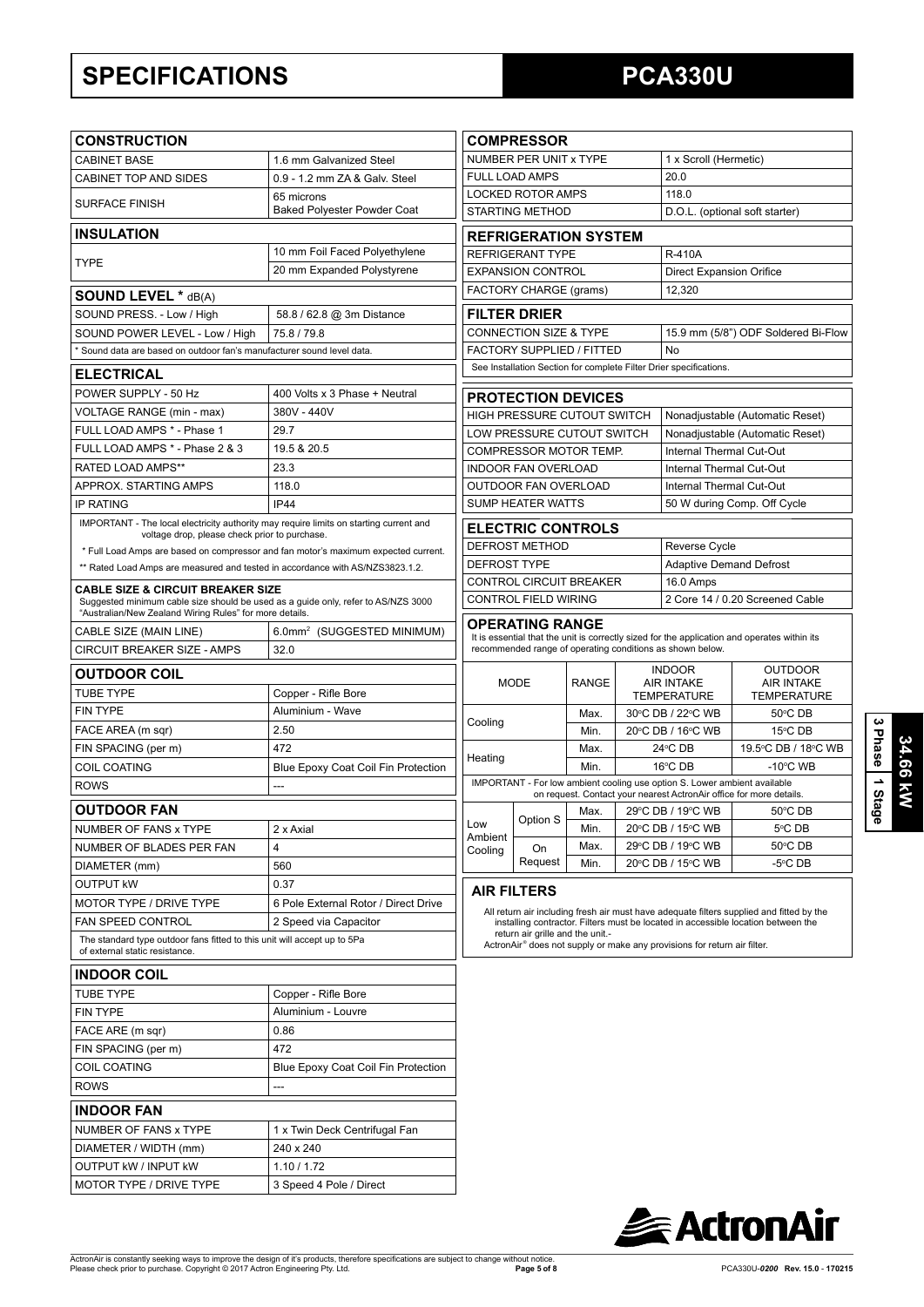

# **WIRING DIAGRAM PCA330U PCA330U**

**34.66 kW 3 Phase 1 Stage**

34.66 kW

3 Phase 1 Stage

ActronAir is constantly seeking ways to improve the design of it's products, therefore specifications are subject to change without notice.<br>Please check prior to purchase. Copyright © 2017 Actron Engineering Pty. Ltd.